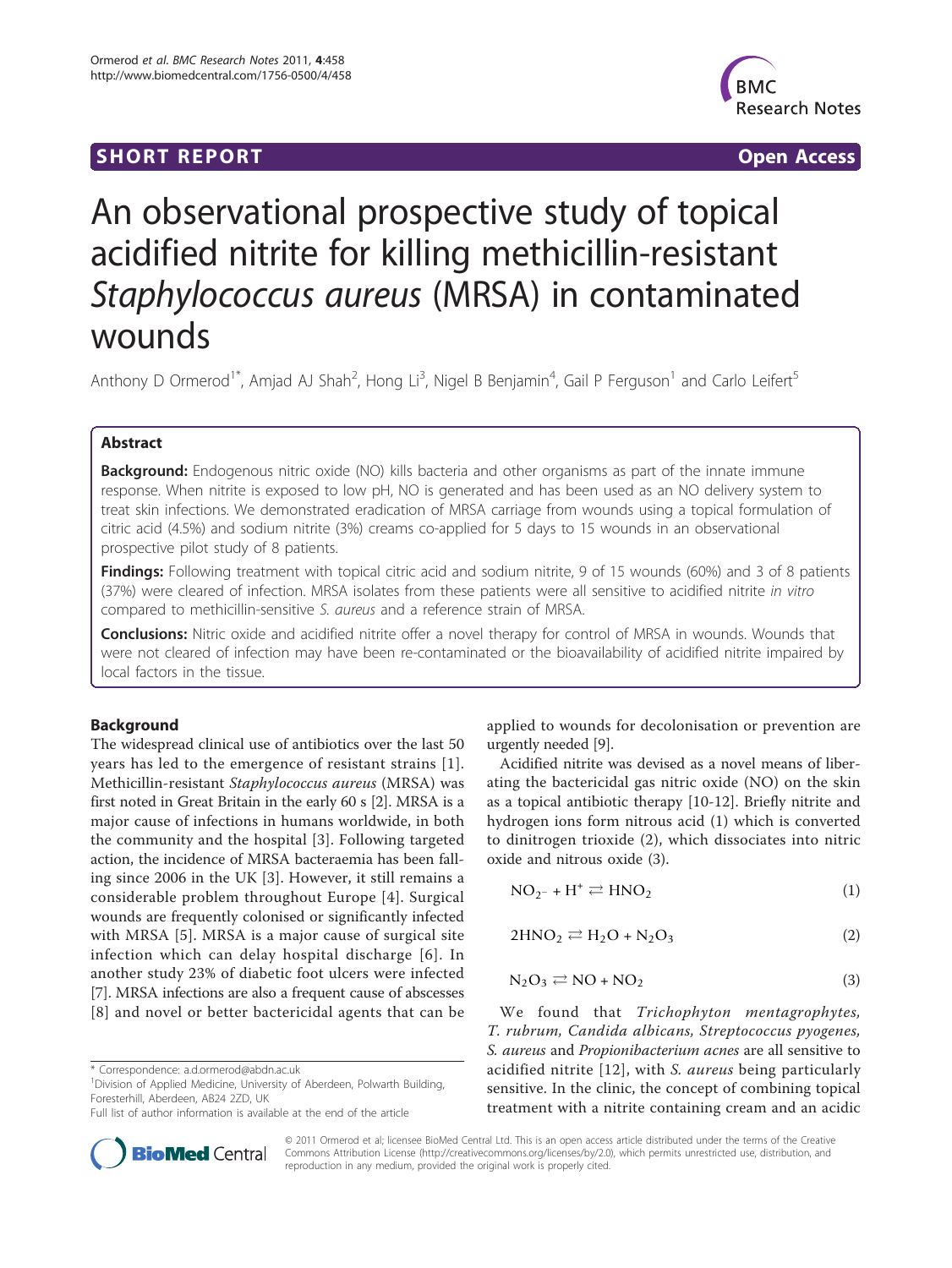cream as a means of topical NO therapy has been proven [[11,10](#page-6-0)] and used to treat Mycobacterium ulcerans causing Buruli ulcer [\[13\]](#page-6-0) by co-application of creams containing 6% sodium nitrite and 9% citric acid.

As topical NO combining 3.0% (w/v) sodium nitrite and 4.5% (w/v) citric acid also facilitates experimental wound healing [[14\]](#page-6-0) it is an excellent candidate for decontaminating infected wounds. We hypothesised that acidified nitrite would be a useful agent in eliminating MRSA infection from the skin and aimed to demonstrate its ability to inhibit and kill MRSA in vitro and in a clinical plot study.

## Methods

## Subjects

We recruited hospitalised patients with a positive MRSA wound culture. Pregnant and lactating females and those with carriage of MRSA cultured from nose, axilla, groins, throat or sputum were excluded from the study to avoid recontamination of the wound. Patients taking systemic antibiotics or demonstrating additional pathogens in the wound swabs were also excluded.

Initial swabs of the nose, throat, axillae, perineum and any unhealed wounds were taken to assess eligibility for the study. These were all repeated in a routine fashion by the nursing staff in accordance with well defined infection control protocols at baseline, day five of treatment and two and four days after stopping topical acidified nitrite therapy to assess recurrence of infection. Those who developed nasal carriage during the study were treated with nasal applications of mupirocin.

## Intervention

Treatment was applied to the infected wound twice daily for 5 days. Trained nursing staff co-applied equal amounts of 4.5% citric acid in aqueous cream and 3% sodium nitrite in aqueous cream mixed directly on the infected wound and surrounding skin which was then covered with a light gauze dressing. Once daily dressings were changed using aseptic technique, wounds were irrigated with sterile saline and the cream and a sterile dressing reapplied.

## Safety

Acidified nitrite has been used safely in previous studies [[11,13,15,16\]](#page-6-0). Citric acid and sodium nitrite were chosen as having optimum stability and safety for use in humans, citric acid being a naturally occurring agent in the diet and an approved ingredient in cosmetics and skin care products. Sodium nitrite also occurs naturally in the diet in vegetables and meat and is a permitted food preservative, but systemic doses of 4.5 g are sufficient to kill a human through methaemoglobinaemia. There have also been concerns about systemic formation of N-nitrosothiols which may have carcinogenic potential in the gut [[17](#page-6-0)]. The concentrations of sodium nitrite and citric acid used represent a 2:1 molar ratio of sodium nitrite to citric acid to ensure sufficient acid is available to react with the nitrite to prevent residual nitrite being systemically absorbed leading to methaemoglobinaemia. Citric acid and sodium nitrite have been used safely for topical application to the skin up to 9 and 13.5% twice daily for up to 4 months in unpublished studies (Pro-Strakan data on file) and on ulcerated skin has been used safely in humans up to 9% and 6% respectively in a published study [[18](#page-6-0)], where positive effects on wound healing were observed. Two year carcinogenicity studies have been performed on 330 mice without significant oncogenesis. In pilot studies and Phase 1&II studies in man over 700 subjects have received skin treatment with concentrations of acidified nitrite of up to 9% sodium nitrite and 13.5% citric acid for up to 3-4 months with no treatment related serious adverse events and only mild skin irritation and staining occurring as side effects (Pro-Strakan data on file).

## MRSA Screening

All clinical samples were processed by standard culture methods on horse blood agar and MacConkey agar. Suspect colonies were confirmed as S.aureus by the slide coagulase test (Staph latex kit; Prolex Neston UK) and by the antibiogram using Clinical and Laboratory Standards Institute. Surveillance samples were processed by enrichment and culture. Swabs were placed in nutrient broth (Oxoid, Baskingstoke, UK) supplemented with 10% salt and incubated in ambient air for 18-24 hours. The broth was then subcultured on to Columbia agar (Oxoid) supplemented with 4 mg/L methicillin and incubated for a further 18-24 h in ambient air. All suspect colonies from surveillance swabs were confirmed as MRSA by the slide coagulase test and antibiogram [\[19\]](#page-6-0).

## Typing of isolates

The first MRSA isolate from each subject was used for in vitro testing and was phenotyped by the Scottish MRSA reference library using PCR and pulsed field gel electrophoresis. The phenotypes of the seven MRSA strains were again confirmed using coagulase, DNAase and methicillin susceptibility tests. The coagulase test was performed according the instruction of ProlexTM Staph Latex Kit (Pro-Lab Diagnostics, UK). For the DNASE test, overnight cultures were spotted onto DNASE agar (Oxoid, UK) and incubated for 37°C for 24 hours. A clear zone around the colony indicated MRSA positive strains. The methicillin susceptibility test was conducted whereby an ME E-test strip (Cambridge Diagnostic Services Ltd. UK) was placed on the surface of the agar freshly swabbed with the test strain. After incubation of the agar at 30°C for 24 hours, the methicillin-induced inhibition zone was recorded.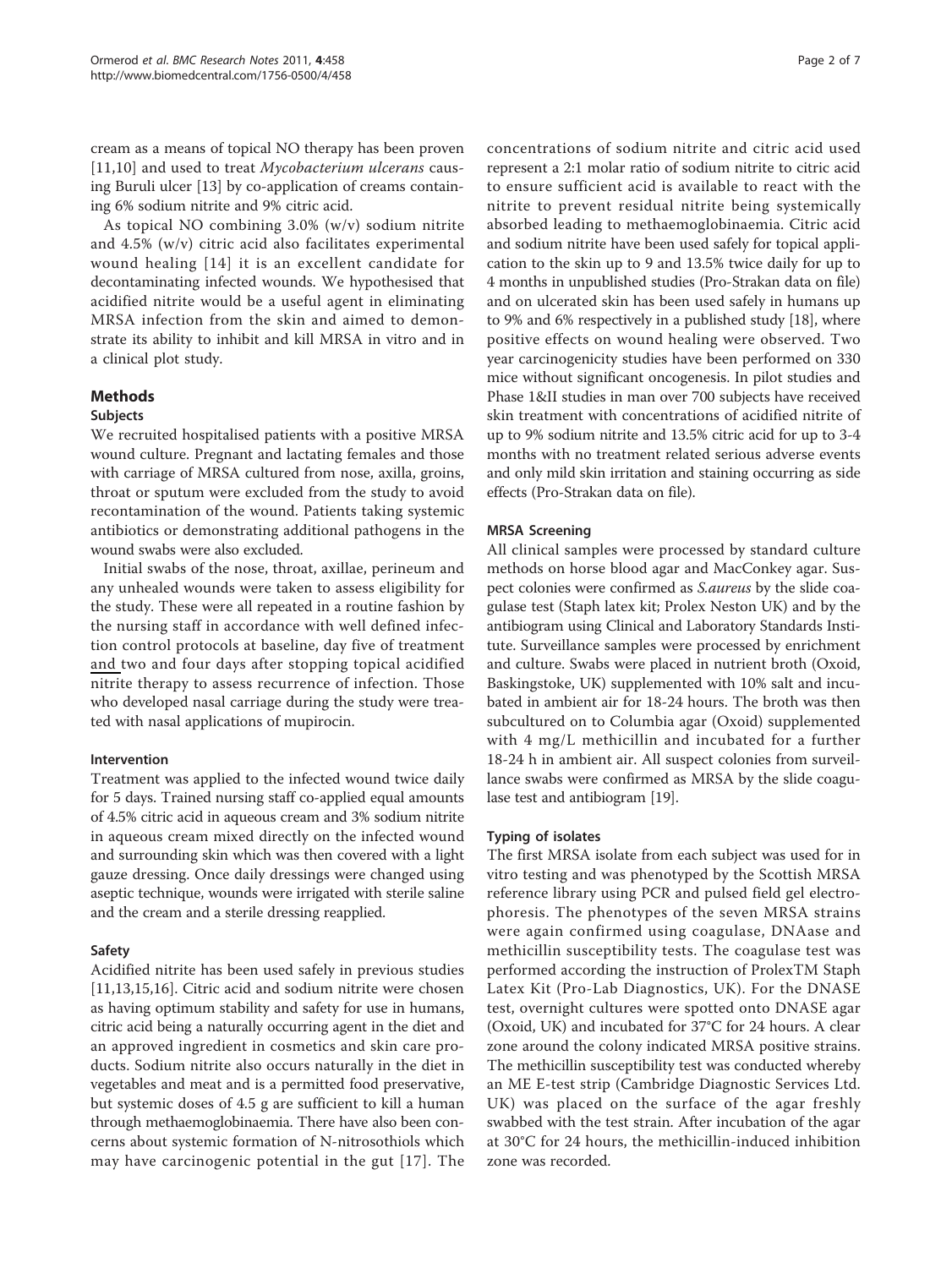#### In vitro sensitivity

All MRSA bacterial strains and an MSSA reference strain were grown in either nutrient broth (Sigma-Aldrich) or on nutrient agar (1.5% w/v) at 37°C. To determine the antimicrobial activity of acidified nitrite, using HCl as the acid, the assay was performed as described previously [\[12](#page-6-0),[20,21](#page-6-0)]. In brief, the pH of the nutrient broth was adjusted with HCl as this was previously standardized as an assay to create a pH gradient ranging from 1.7 to 7.0 across a micro-titre plate. To achieve a gradient of acidified nitrite, a gradient of potassium nitrite ranging from 0 to 10000 μM was then set up along the length of the micro-titre plate. For all experiments,  $8 \times 107$  cells ml-1 of a stationary phase culture of each strain was used as an inoculum. The micro-titre plate was then incubated at 37\*C, 90 rpm and after the designated time, 20 μl aliquots were removed, serially diluted and colony forming units determined by assessing growth on nutrient agar after an overnight incubation at 37°C. The inhibitory effect of acidified nitrite on bacterial growth was determined by measurement of optical density (570 nm) (MRX Microplate Reader, Dynatech) after 24 hours. The minimum inhibition concentration (MIC) for each strain were determined as the average values from 5 replicates. The MIC of acidified nitrite was defined as the lowest nitrite concentration whereby no growth of the strains had taken place at a certain pH after 24 hours.

The protocol was approved by the local Grampian Combined Ethical Committee and Infection Control Committees.

#### Results

Patients meeting the entry criteria with MRSA colonisation confined to a wound, with negative swabs elsewhere were rare. Recruiting from an acute hospital with over 1000 beds over 18 months, this limited the study to 8 patients, 6 of whom had more than one colonised wound giving a total of 15 infected wounds. Their clinical details are summarised in table [1.](#page-3-0) These patients were all treated at the wound sites only with 4.5% citric acid co-administered with 3% sodium nitrite for 5 consecutive days. Swabs were regularly performed from wounds and from other skin sites (see methods). Application of acidified nitrite at these concentrations was well tolerated by all subjects and there was no irritation of the skin noted or increase in pain from the wounds.

Following treatment, three patients were completely cleared of their wound infection without recurrence after a further 4 days. Three showed a partial response (clearance of one wound) and two failed to respond. Of the 15 infected wounds 9 (60%) were cleared of MRSA colonisation. Of wounds that responded only 2/9(22%) were necrotic and non-responders were necrotic in 4/6(66%) this difference was not statistically significant (Fisher's exact test).

Although precautions were taken to cover the wounds and use sterile technique when the dressings were changed, re-contamination could occur when dressings were changed or when wetted in the shower. Non-response might also be explained by such recontamination from untreated areas of the patient or close environment. This is supported by the observation that 3 patients developed positive swabs from other previously negative untreated body sites during the study. Four of 7 (57%) of wounds still colonised or recolonised at day 9 occurred in patients with other sites becoming positive while 8 of 8 (100%) of wounds that remained clear occurred in patients not becoming positive at other sites ( $p = 0.077$ ) Fisher's exact test).

The first isolate from each patient was used to confirm the phenotype of the MRSA isolate and for *In vitro* testing (Table [2\)](#page-4-0). These showed similar or greater in vitro sensitivity to MSSA as measured by MIC at identical pH and nitrite concentrations (Figure [1\)](#page-4-0). As with the MIC analysis, we found that the minimum bactericidal concentration (MBC) of  $\mathrm{NO_2}^\text{-}$  was reduced as the pH of the medium was lowered. In addition, we found that the average MBC to acidified nitrite for the seven MRSA strains was slightly lower than for the MSSA strain, indicating that MRSA strains do not have increased resistance to acidified nitrite. This was particularly evident at pH 4.5, since no killing of the MSSA strain was observed after 2 hours using the maximum concentration of sodium nitrite used in our assay (Figure [2](#page-5-0)); in contrast, the MRSA strains were still killed under these conditions.

No adverse effects of the acidified nitrite were reported in this small pilot study.

#### **Discussion**

These pilot results highlight the potential efficacy of acidified nitrite as a topical therapy for MRSA. Considering the lack of an effective therapy in this clinical setting it potentially represents a significant therapeutic advance. Wounds are unlikely to become clear of infection spontaneously. Strains isolated from infected wounds showed in vitro sensitivity to acidified nitrite which supports the clinical findings. Indeed, preliminary data suggested that the MRSA strains possibly more sensitive to acidified nitrate than the MSSA strain tested. However, further studies analysing different MSSA strains would be necessary to confirm that this was the case and not due to the individual MSSA strain tested.

Given that there was no difference in the MICs between MRSA isolates from the different subjects, it is unlikely that specific resistance to acidified nitrite could explain failure to clear. Indeed isolate 8 was more sensitive than MSSA in vitro and cleared from only one of two wounds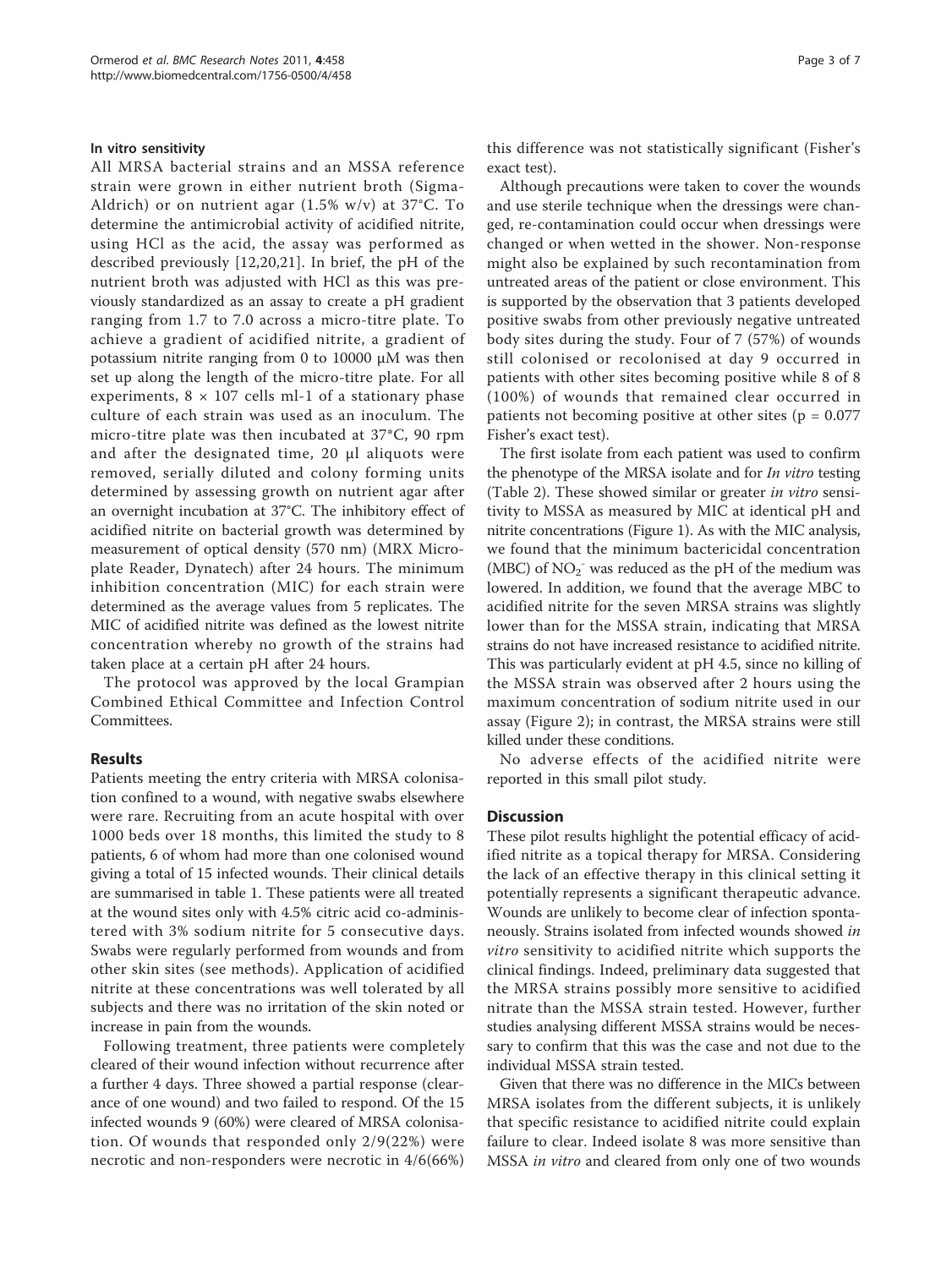| Age | Sex | Immuno-supressed          | Strain tested in vitro | Wounds                       | <b>Necrosis</b> | Cultures from wound day: |                          |                          |                          | Other sites becoming positive |
|-----|-----|---------------------------|------------------------|------------------------------|-----------------|--------------------------|--------------------------|--------------------------|--------------------------|-------------------------------|
|     |     |                           |                        |                              |                 | 0                        | 5                        | $\overline{7}$           | 9                        |                               |
| 84  | M   | <b>No</b>                 | 3                      | Gangrene toe                 | Yes             | $+$                      | $^{+}$                   | $+$                      | $+$                      | <b>No</b>                     |
| 90  | F   | <b>No</b>                 | $\overline{4}$         | Amputation                   | <b>No</b>       | $+$                      | $\sim$                   | $\sim$                   | $\overline{\phantom{a}}$ | No                            |
| 83  | F.  | Prednisolone azathioprine | 5                      | Vasculitic<br>Leg ulcers     | Yes             | $^{+}$                   | $^{+}$                   | $+$                      | $+$                      | No                            |
|     |     |                           |                        |                              |                 | $^{+}$                   | $+$                      | $\sim$                   | $\sim$                   |                               |
| 85  | M   | <b>No</b>                 | 6                      | Orthopaedic pin sites        | No              | $^{+}$                   |                          |                          |                          | No                            |
|     |     |                           |                        |                              |                 | $+$                      | $\overline{\phantom{a}}$ | $\sim$                   | $\overline{\phantom{a}}$ |                               |
| 74  | F   | No                        | 7                      | Pressure sores               | <b>No</b>       | $^{+}$                   | $+$                      | $^{+}$                   | $^{+}$                   | Yes Axilla<br>$\frac{day}{5}$ |
|     |     |                           |                        |                              |                 | $^{+}$                   | $+$                      | $+$                      | $^{+}$                   |                               |
| 74  | M   | <b>No</b>                 | 8                      | Orthopaedic pin sites        | No              | $^{+}$                   |                          |                          |                          | No                            |
|     |     |                           |                        |                              |                 | $^{+}$                   | $^{+}$                   | $+$                      | $^{+}$                   |                               |
| 79  | F.  | Prednisolone              | Not tested             | Infected blisters            | <b>No</b>       | $^{+}$                   |                          |                          | ٠                        | <b>No</b>                     |
|     |     |                           |                        |                              |                 | $^{+}$                   |                          |                          | $\overline{\phantom{a}}$ |                               |
|     |     |                           |                        |                              |                 | $^{+}$                   | $\sim$                   | $\overline{\phantom{a}}$ | $\overline{\phantom{a}}$ |                               |
| 68  | F   | Renal failure             | Not tested             | Calciphylaxis ulcers on legs | Yes             | $+$                      |                          |                          | $^{+}$                   | Yes groins<br>$\frac{day}{7}$ |
|     |     |                           |                        |                              |                 | $^{+}$                   |                          |                          | $^{+}$                   |                               |

<span id="page-3-0"></span>Table <sup>1</sup> Clinical details and outcomes of wound cultures from subjects treated with acidified nitrite where more than one wound was treated this is shown <sup>a</sup> several rows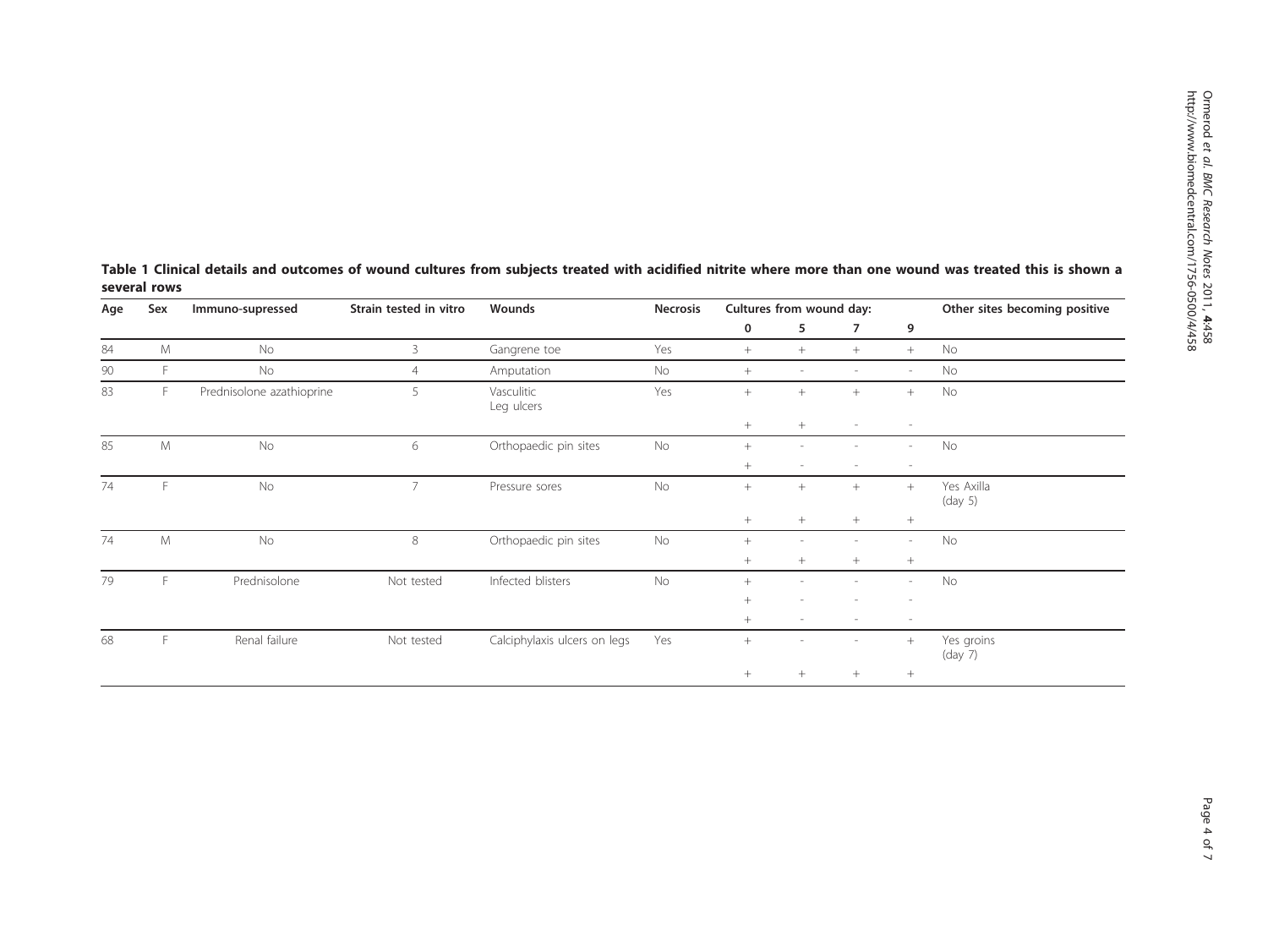<span id="page-4-0"></span>

|  |  |  | Table 2 Typing of isolates |  |  |  |
|--|--|--|----------------------------|--|--|--|
|--|--|--|----------------------------|--|--|--|

| <b>Strain</b>    | Coagulase test | <b>DNASE</b> test | Methicillin susceptibility test* | Reference lab<br><b>MRSA</b><br>Phenotype | <b>MRSA Genotype</b> |
|------------------|----------------|-------------------|----------------------------------|-------------------------------------------|----------------------|
| 3                | $^{+}$         | $^{+}$            |                                  | EMRSA 16 variant phage type               | PF16d                |
| $\overline{4}$   | $^+$           | $^{+}$            |                                  | EMRSA 16                                  | PF16a                |
| 5                | $^+$           | $^{+}$            |                                  | EMRSA 16                                  | PF16a                |
| 6                |                | $^{+}$            |                                  | EMRSA 16                                  | PF16a                |
|                  | $^+$           | $^{+}$            |                                  | EMRSA 16                                  | PF16a                |
| 8                | $^+$           | $^{+}$            |                                  | EMRSA 16 variant phage type               | <b>PF16d</b>         |
| 9 (MRSA) control | $^{+}$         | $^{+}$            |                                  | $***$                                     |                      |
| 1 (MSSA) control | $^{+}$         | $^{+}$            | $^{+}$                           | $***$                                     |                      |

\* no inhibition zone up to 256 μg/ml for all MRSA strains

\*\* not done

suggesting that local factors were responsible. Failure to clear some infected wounds may be due to recontamination from other infected sites as demonstrated in the patient with renal failure. She cleared at one of 2 sites on the legs and the cleared site was re-infected as was a groin swab after 9 days. In all other wounds that cleared, clinical response was maintained to day nine, four days after stopping treatment. Successful treatment was more common in patients who did not have positive swabs at other sites. Finally, wounds that did not clear of MRSA were more frequently associated with tissue necrosis. Topical therapy may not have penetrated a thick eschar. Better bioavailability may result from doubling the concentrations of acid and nitrite which have been used in the treatment of Buruli ulcers [\[13\]](#page-6-0).

When acid and nitrite are mixed they react together to release nitric oxide (NO) and nitrous oxide (NO<sub>2</sub>). These gases may be irritant to the airways and mucosal surfaces

so we avoided treating infections of the nose and limited this study to infections on limited "target" areas of the skin and wounds. As NO is a gas with similar physical properties to oxygen, it can diffuse readily into the skin or a wound to treat the infection and does so more readily than conventional antibiotics.

Previous studies in other micro-organisms [[12,21\]](#page-6-0) infer that NO is responsible for the effects seen on organisms. Ghaffari demonstrated that exposure to 200 ppm of NO gas for 5 hours was equally bactericidal to S. aureus, MRSA, Escherichia coli, Group B Streptococcus, Pseudomonas aeruginosa, and Candida albicans while  $NO<sub>2</sub>$  was not effective [\[22\]](#page-6-0). This also suggests that NO is responsible for killing the organism. Ghaffari went on to demonstrate that gaseous NO therapy reduced bacterial counts in experimental staphylococcal skin infections without impairing angiogenesis or wound healing [[23\]](#page-6-0). Miller et al exposed cultures of S. aureus to eight sub-lethal exposures of NO

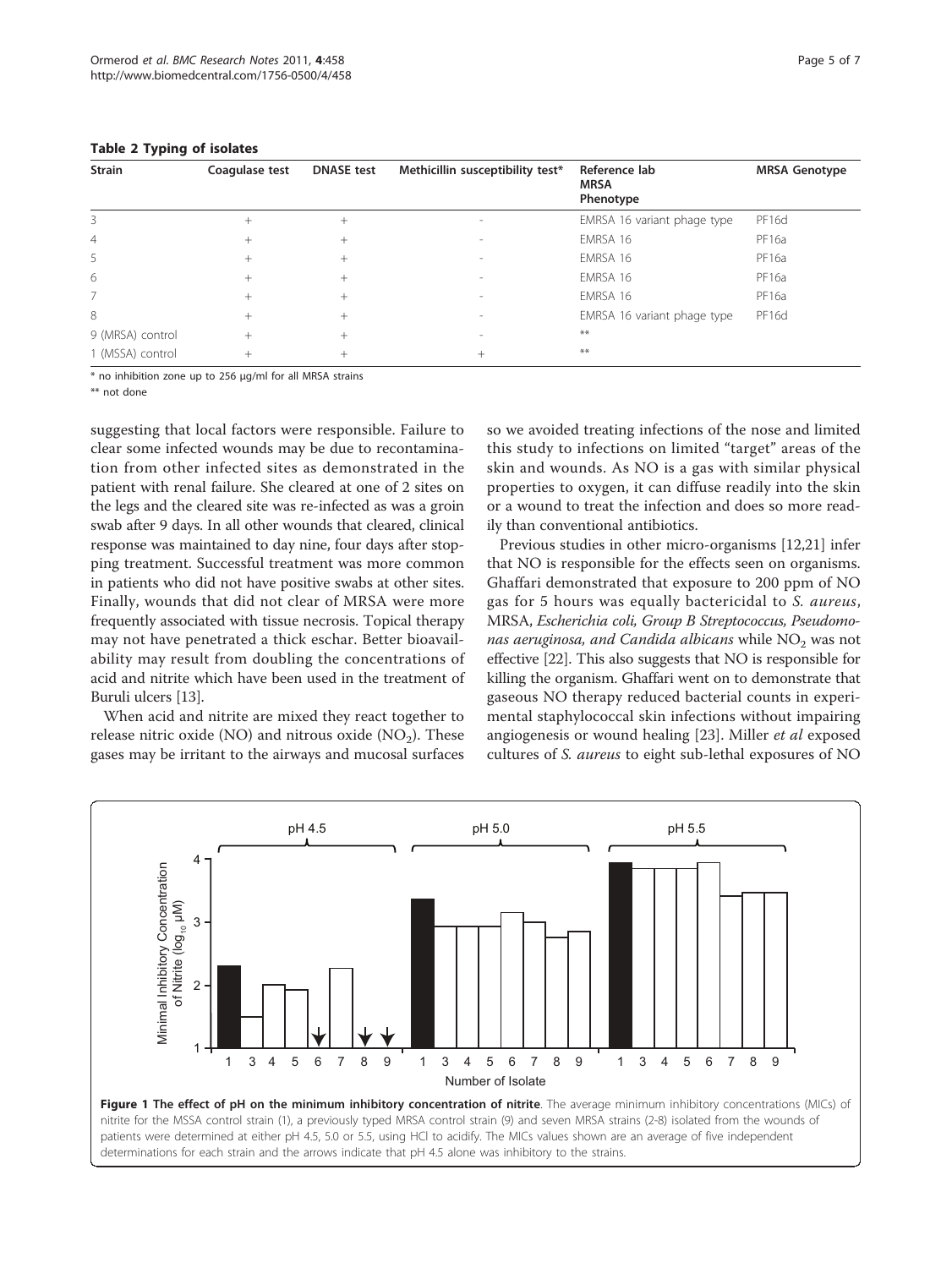<span id="page-5-0"></span>

in order to select for resistant organisms. However, sensitivity was preserved compared to control organisms exposed only to pure air [[24](#page-6-0)]. The precise mechanism whereby NO is bactericidal is not understood but Martinez's recent study examined staphylococci by electron microscopy and observed cellular oedema after 1 hr exposure, increasing destruction of the cell wall architecture after 7 hours, followed by lysis of cells after 24 hours using a nanoparticle technology to deliver NO [[25\]](#page-6-0). Martinez et al<sup>[[25](#page-6-0)]</sup> induced wounds in mice and inoculated these with MRSA. Bacteriological burden measured by culture and by gram staining was significantly reduced with 2 applications of NO nanoparticles after 4 and 7 days respectively [[25](#page-6-0)].

The wide range of infections sensitive to acidified nitrite suggest that this would be a useful addition to the prevention and therapy of MRSA and to wound care, especially where several organisms are responsible. There have been no reports of bacteria becoming completely resistant to acidified nitrite, although nitrite has been used for a very long time as a food preservative so organisms have been exposed to this agent.

## Limitations of this study

As it was difficult to find subjects meeting the entry criteria of infection confined to a wound, numbers of subjects are small. The study also lacked controls or randomisation to prove that the intervention was responsible for the clearing of infection. Finally the concept of subjects having infection confined to a contaminated wound was likely to be erroneous and standardised swabbing

protocols do not exclude carriage of MRSA in the patients' intact skin or immediate environment. Infected wounds that did not clear of MRSA did not have resistant infection but were likely to have been recontaminated or alternatively the bioavailability of acidified nitrite was impaired.

## Conclusions

Acidified nitrite is a potential novel therapy for topical application, which can kill MRSA without irritating the skin; this could have important applications in the treatment of localised skin infections, wounds and in the decontamination of hospital staff and merits further study.

#### List of abbreviations

MIC: Minimum inhibitory concentration; MBC: Minimum Bactericidal concentration'; MRSA: Methicillin Resistant Staphylococcus aureus; MSSA: Methicillin Sensitive Staphylococcus aureus; NO: Nitric oxide

#### Acknowledgements

We would like to thank Markus Arnold for assistance with preparing the figures.

#### Author details

<sup>1</sup> Division of Applied Medicine, University of Aberdeen, Polwarth Building, Foresterhill, Aberdeen, AB24 2ZD, UK. <sup>2</sup>Royal Lancaster Infirmary, Ashton Road, Lancaster, LA1 4RP, UK. <sup>3</sup>Centre For Ecology & Hydrology, Lancaster Environment Centre, Bailrigg, Lancaster, LA1 4AP, UK. <sup>4</sup> Acute Medical Unit, Level 9, Derriford Hospital, Plymouth, PL6 8DH, UK. <sup>5</sup>Newcastle University, Nafferton Farm, Stocksfield, Northumberland, NE43 7XD, UK.

#### Authors' contributions

ADO conceived the study was senior author responsible for ethics submission, grant and wrote the manuscript. HL Performed all the sensitivity assays on isolates. AAS recruited patients to the clinical study and carried out swabs and clinical assessments. HL performed the in vitro sensitivity testing of the organisms. CL provided the laboratory facilities for the study. GF assisted with drafting the manuscript and microbiological expertise. NBB together with ADO was an inventor of acidified nitrite and assisted with concept of the study. All authors read and approved the final manuscript.

#### Competing interests

ADO and NBB have intellectual property rights for topical acidified nitrite as NO donor therapy for skin infections. They were not responsible for assessing wounds, taking of swabs, or interpretation of cultures and no opportunities for bias were introduced.

#### Received: 22 March 2011 Accepted: 27 October 2011 Published: 27 October 2011

#### References

- 1. Monnet DL, MacKenzie FM, Lopez-Lozano JM, Beyaert A, Camacho M, Wilson R, Stuart D, Gould IM: [Antimicrobial drug use and methicillin](http://www.ncbi.nlm.nih.gov/pubmed/15496245?dopt=Abstract)[resistant Staphylococcus aureus, Aberdeen, 1996-2000.](http://www.ncbi.nlm.nih.gov/pubmed/15496245?dopt=Abstract) Emerg Infect Dis 2004, 10:1432-1441.
- 2. Barber M: [Methicillin-resistant staphylococci.](http://www.ncbi.nlm.nih.gov/pubmed/13686776?dopt=Abstract) J Clin Pathol 1961, 14:385-393.
- 3. Wilson J, Guy R, Elgohari S, Sheridan E, Davies J, Lamagni T, Pearson A: Trends in sources of meticillin-resistant Staphylococcus aureus (MRSA) bacteraemia: data from the national mandatory surveillance of MRSA bacteraemia in England, 2006-2009. J Hosp Infect 2011.
- 4. Johnson AP: [Methicillin-resistant Staphylococcus aureus: the European](http://www.ncbi.nlm.nih.gov/pubmed/21521706?dopt=Abstract) [landscape.](http://www.ncbi.nlm.nih.gov/pubmed/21521706?dopt=Abstract) J Antimicrob Chemother 2011, 66(Suppl 4):iv43-iv48.
- 5. Homer-Vanniasinkam S: [Surgical site and vascular infections: treatment](http://www.ncbi.nlm.nih.gov/pubmed/18162241?dopt=Abstract) [and prophylaxis.](http://www.ncbi.nlm.nih.gov/pubmed/18162241?dopt=Abstract) Int J Infect Dis 2007, 11(Suppl 1):S17-S22.
- 6. Anderson DJ, Kaye KS, Chen LF, Schmader KE, Choi Y, Sloane R, Sexton DJ: [Clinical and financial outcomes due to methicillin resistant](http://www.ncbi.nlm.nih.gov/pubmed/20016850?dopt=Abstract)